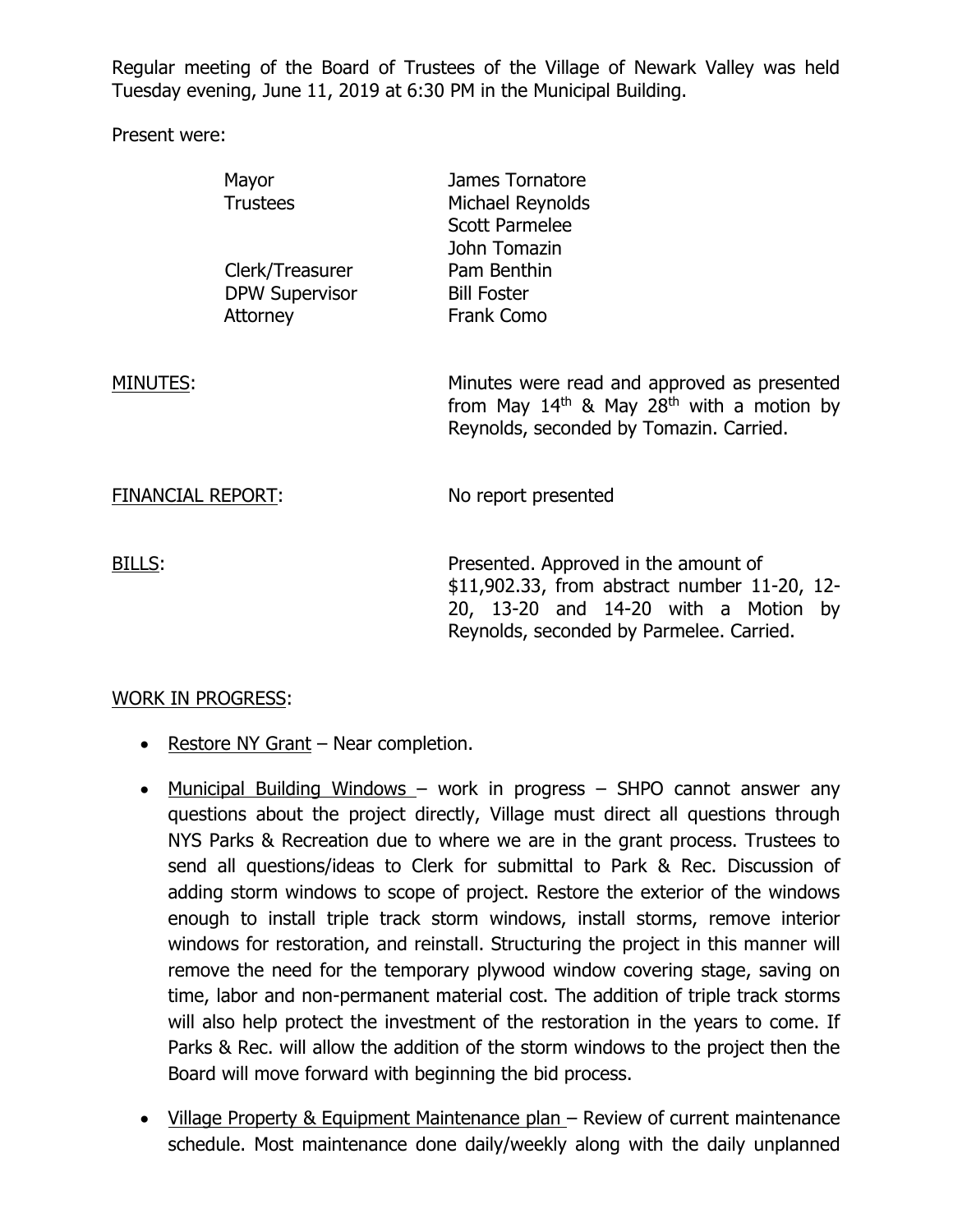breakdowns/issues. Logging every task every day will take away from the efficiency of the DPW. Trustee Tomazin suggests at the least making a spreadsheet of sorts of the normal/typical daily, weekly, monthly, quarterly and yearly tasks for reference as part of the DPW succession plan; Mayor Tornatore shares that there have been talks with NVSD regarding the school maintaining the Village equipment, Supervisor Foster voiced concern as to whether the school is capable of servicing our types of equipment i.e. hydraulics and heavy equipment such as the backhoe; Discussion of Village DPW using NVSD bus garage wash bays at the end of each day for vehicles and equipment, Supervisor Foster agrees this would be very efficient and would greatly benefit the DPW in the aspect of time; Discussion of DPW location future, stay in current location with some building improvements, move to vacated school bus garage, both buildings have their individual issues that would need to be addressed; Discussion of sand, salt, sand/salt combo, decision to be made in November, plenty of time for more discussion and research.

- Village Vehicle/Equipment Replacement plan Discussion of lawn maintenance equipment, Supervisor Foster states that a zero turn mower not necessary for more efficient mowing, zero turns require more maintenance and parts replacement more frequently than standard mowers, there would be no savings; Discussion of what to replace the aging 2008 1-Ton truck with, suggestion of a 550/5500 might better suit the uses required of a DPW vehicle, Supervisor Foster agrees, a 5500/550 would make plowing more efficient in the winter allowing for many streets to be plowed in just 2 passes rather than the current multiple passes with the smaller plow; Discussion of what equipment would be beneficial for the Village to possess as something to offer for shared services with other Towns/Villages.
- Abandoned Properties Housing study moving forward.
- Master/Site Plan Reynolds working with Elaine Jardine on additions, tentative completion by Sept. 2019
- Trout Ponds Park Electric upgrade Complete
- Franchise Spectrum  $2020$  Como nothing to report
- $\bullet$  AED for Municipal Building Benthin nothing to report
- $\bullet$  Solid Waste Review for fiscal 2020-21
- NYSERDA Funding (CEC) Presently on hold
- $\bullet$  Deed Ladder Factory Como nothing to report
- $\cdot$  9 Brook St. Owner Buy-out Request work in progress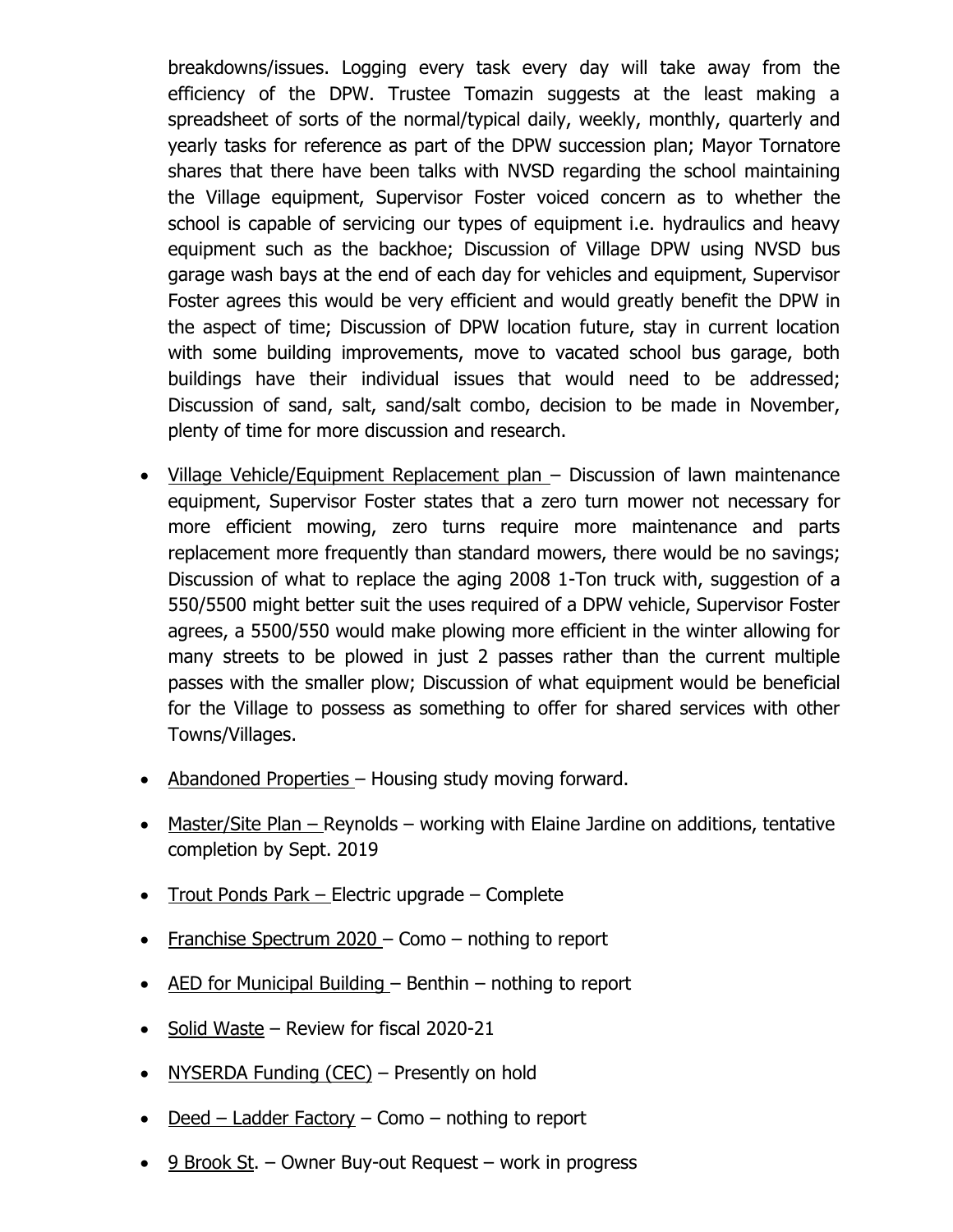- Cook Hill & Slosson Creek work in progress
- $\bullet$  MEGA Opt out period ends June 14<sup>th</sup>

## GUESTS/Privilege of the Floor:

Mer Barrett: Checking in with the Village on behalf of the Northern Tioga Chamber. Thank you to the Village DPW for getting the banners up on Main Street, they look great! Trustee Parmelee inquires if the Chamber is still looking for projects to take part in within the Village, suggestion: Fence at Trout Ponds Park could use a fresh coat of paint. The Chamber has already had discussions of 'adopting' the Trout Ponds and would certainly entertain the project in the future, at present time the Chambers main focus is SummerFest next month. Mr. Barrett also inquired about the corners of the intersection of Rock St. /Water St. /Main St. and when the project could be expected to be completed.

## NEW BUSINESS:

| RESOLUTION #14-20 | Approval of Sumer Recreation Employees<br>(Copy attached) – adopted with a motion by<br>Reynolds, seconded by Parmelee. Roll call<br>vote. Reynolds, Parmelee, Tomazin and<br>Tornatore. - Yes. 0 - No. Alexander - Excused.<br>Carried. |
|-------------------|------------------------------------------------------------------------------------------------------------------------------------------------------------------------------------------------------------------------------------------|
|                   |                                                                                                                                                                                                                                          |

RESOLUTION **#15-20** Authorize the transfer of funds to replace Memorial Tree (Copy attached) – adopted with a motion by Reynolds, seconded by Tomazin. Roll call vote. Reynolds, Parmelee, Tomazin and Tornatore. -Yes. 0 - No. Alexander – Excused. Carried.

## COMMITTEE REPORTS:

- Code Enforcement Foster/Parmelee Permit report; grass complaints sent, currently mowing 58 Whig and 17 Brook on regular basis; 7 Water St. septic smell issue, received multiple written complaints from neighboring owners/tenants, DOH & DEC have been contacted, will request DOH to administer a dye test.
- Public Works Foster/Alexander Water leak found on Spring St. repaired; Slosson creek cinder block retaining wall at 17 Brook St. leaning more and more into the creek, believed to be that there was a stipulation implemented at the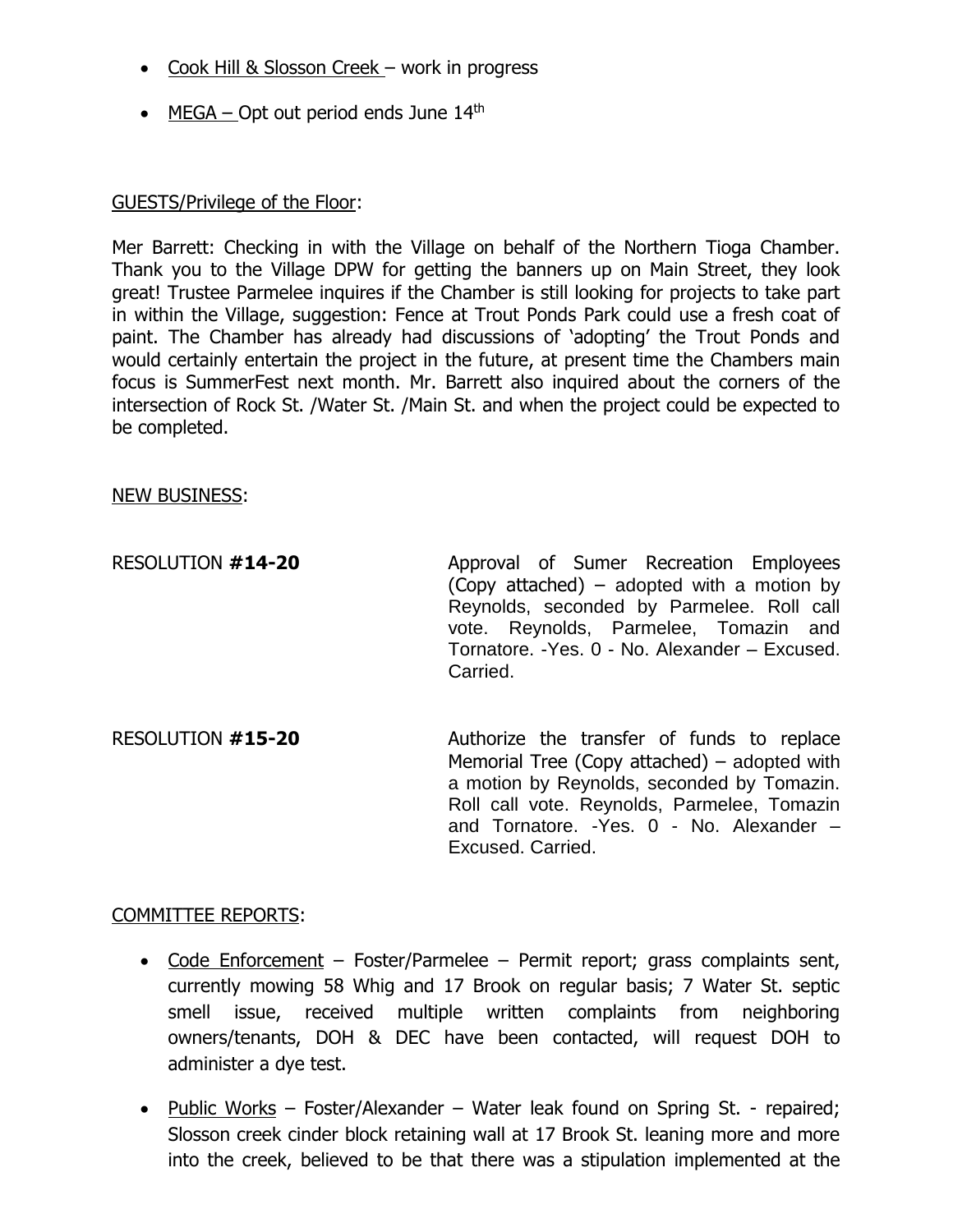last auction sale of the property that the wall was to be corrected upon purchase, to date no work has taken place at the property. The DPW has the ability to complete the repair with use of 2x2x4 concrete blocks, project would require coordinating with NYSEG due to guide wires in the area, and the Town of NV as the use of their excavator would be needed. Will require planning but needs to be addressed before the wall collapses into the creek. Code Enforcement to send letter/citation to property owner; Badger Meter read system will require update/upgrade in 2020/2021 as current Trimble will become out dated technology, meeting with Badger slated for next week, will need to be discussed more in depth by Trustees after quotes of new technology and software are received; Gate valve sensors for more efficient detection of leaks would be a valuable investment, saving DPW time and reducing the need for NY Leak Detection Inc. services every two years, a considerable savings.

- Mayor  $-$  Tornatore  $-$  nothing to report
- Personnel Tornatore/Alexander Evaluations to be complete by August 2019
- Planning Reynolds working with Elaine Jardine
- REAP Tornatore nothing to report
- Parks Alexander –DPW's drainage work at the Trout Ponds Park working well to eliminate the standing water issues. More work to be done.
- Youth Tomazin Trustee Tomazin officially declared liaison of Youth. Proposal for the Village to provide a porta-potty at the Nick Wilson Memorial Skate Park on Whig St. Some weekends, upwards of 40 people can be found spending time at the park, Clerk to see if funds are available.
- Library Reynolds last Board Meeting was canceled, Library has changed the meeting time to 3:30pm, Trustee Reynolds unsure of his ability to attend due to work schedule, Library to email him the meeting minutes.
- Police Reynolds Reports of vehicle and one garage break-in reported. Looking into more police coverage and neighborhood watch options. Reminder to residents to lock doors at night; Reports of kids riding motorized bikes and ATV's on roads at night causing safety issues and concerns.
- $\bullet$  Attorney Como nothing to report
- Clerk Benthin nothing to report